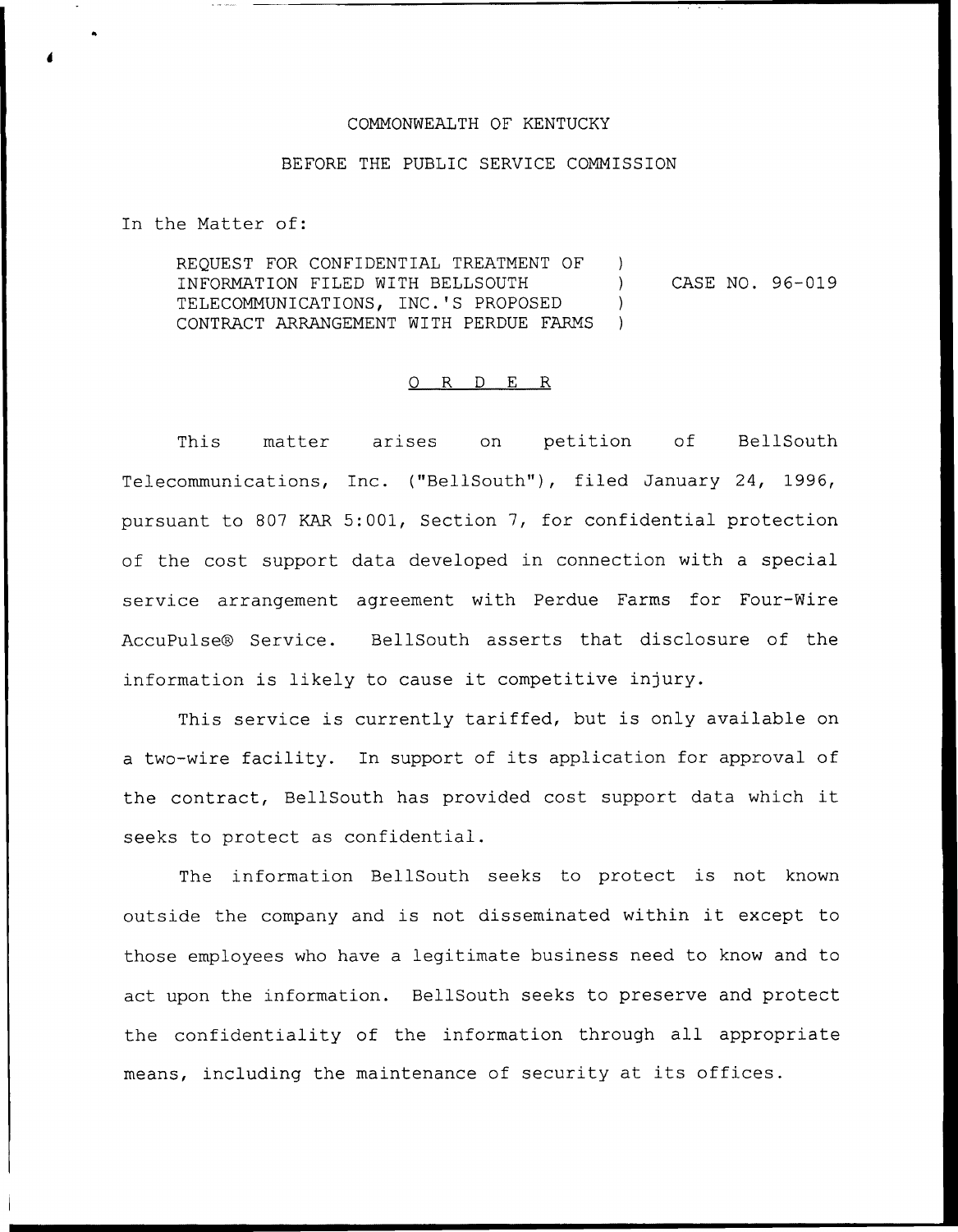KRS 61.872(1) requires information filed with the Commission to be available for public inspection unless specifically exempted by KRS 61.878(1). One category exempted in paragraph (c) <sup>1</sup> of that subsection is commercial information confidentially disclosed to the Commission which if made public would permit an unfair commercial advantage to competitors of the party from whom the information was obtained. To qualify for the exemption, the party claiming confidentiality must demonstrate actual competition and a likelihood of substantial competitive injury if the information is disclosed. Competitive injury occurs when disclosure of the information gives competitors an unfair business advantage.

AccuPulse® Service is an alternative to dedicated private line networks and uses the exchange switching network. Competitors for the service are providers of microwave, digital radio, and fiber network services. Disclosure of the information would enable competitors to determine BellSouth's cost and contribution from the service which they could use to market their competing services to the detriment of BellSouth. Therefore, disclosure of the information is likely to cause BellSouth competitive injury and the information should be protected as confidential.

The Commission being otherwise sufficiently advised,

IT IS ORDERED that the cost support data filed in support of the proposed contract with Perdue Farms, which BellSouth seeks to protect from public disclosure, shall be held and retained by this Commission as confidential and shall not be open for public inspection.

 $-2-$